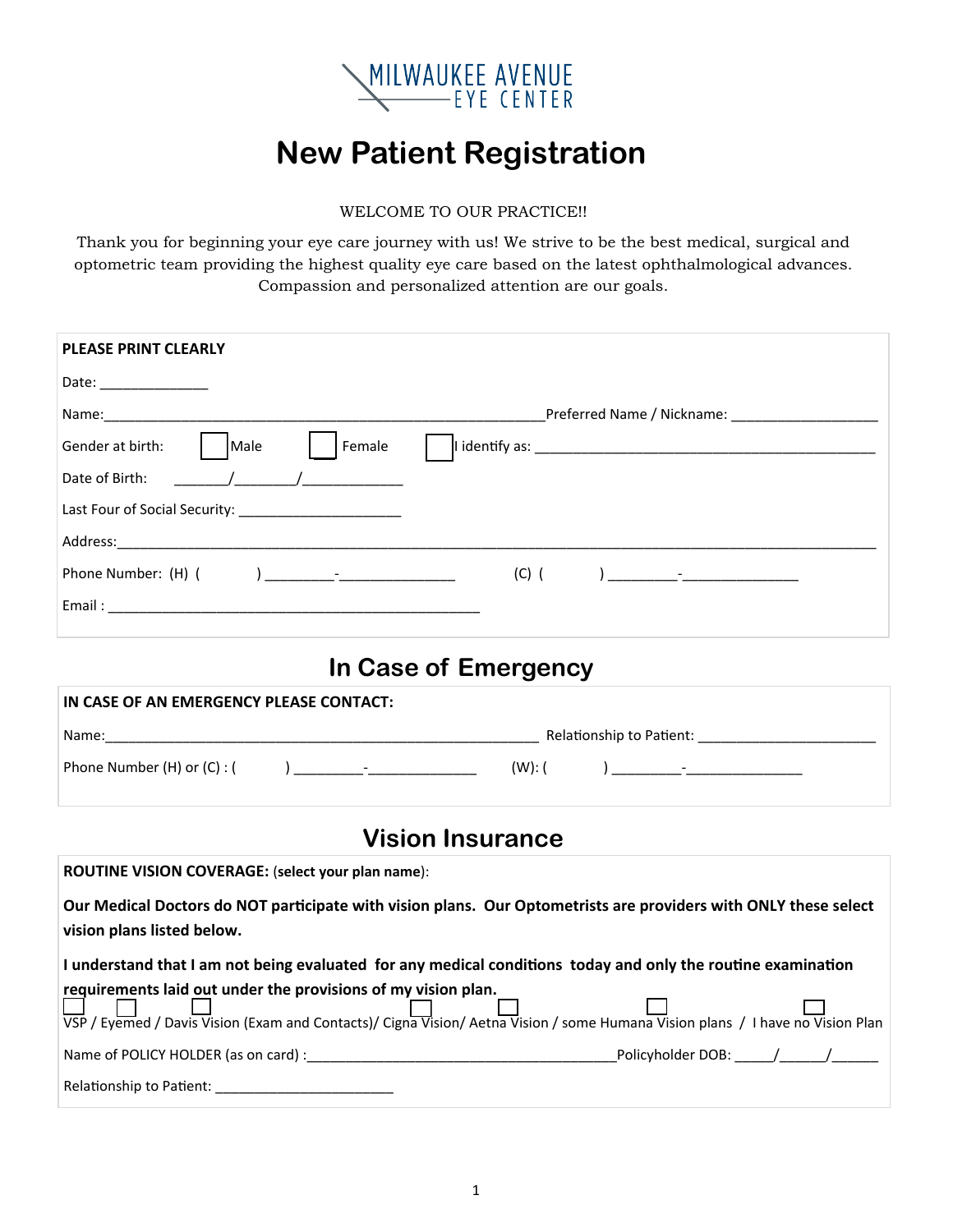

#### **Medical Insurance(s)**

| <b>PRIMARY:</b>                                                         |  |  |
|-------------------------------------------------------------------------|--|--|
|                                                                         |  |  |
|                                                                         |  |  |
|                                                                         |  |  |
| MAKE SURE TO PROVIDE ALL INSURANCE CARDS TO STAFF TO SCAN IN THE SYSTEM |  |  |
| <b>SECONDARY:</b>                                                       |  |  |
|                                                                         |  |  |
|                                                                         |  |  |
|                                                                         |  |  |
|                                                                         |  |  |
| <b>TERTIARY:</b>                                                        |  |  |
|                                                                         |  |  |
|                                                                         |  |  |
|                                                                         |  |  |
|                                                                         |  |  |

#### **Vision & Medical Insurance Assignment and Release**

**I**, the undersigned, certify that either myself or my dependent have the aforementioned coverage. I am legally **allowed to sign on behalf of the policyholder. Therefore, I hereby authorize the doctor and billing staff to release all necessary informaƟon to secure payment of the benefits, including but not limited to eligibility, prior authorizaƟons, claims and appeals on my behalf. I authorize the use of this signature for all insurance submissions.** 

**Signature of Policy Holder or Spouse:** \_\_\_\_\_\_\_\_\_\_\_\_\_\_\_\_\_\_\_\_\_\_\_\_\_\_\_\_\_\_\_\_\_\_\_\_\_\_\_\_\_\_\_\_\_\_**Date** \_\_\_\_\_\_\_\_\_\_\_\_\_\_\_\_\_

# **Financial Responsibility**

**I acknowledge it is my responsibility to provide the most current insurance informaƟon, including but not limited**  to ID changes, claims address and effective dates of coverage PRIOR to services being rendered to avoid being **billed for the full amount of today's charges. I understand that I am financially responsible for all co‐pays, deducƟbles, co‐insurances and non‐covered items. I understand that I am responsible for knowing the coverage offered by my insurances and plan requirements such as needing referrals. I understand that post billed charges that are due are to be paid in full unless other arrangements are made with the billing department. I acknowledge that failure to pay within 60 days of the first statement will result in release of information for collection proceedings. No Show Policy: I understand that if I do not provide notice prior to my appointment time, to cancel or reschedule, I will be charged a \$50 fee.** 

Signature of Patient or Parent / Guardian: **Lateration of Parising Carolina and Carolina and Carolina and Carolin**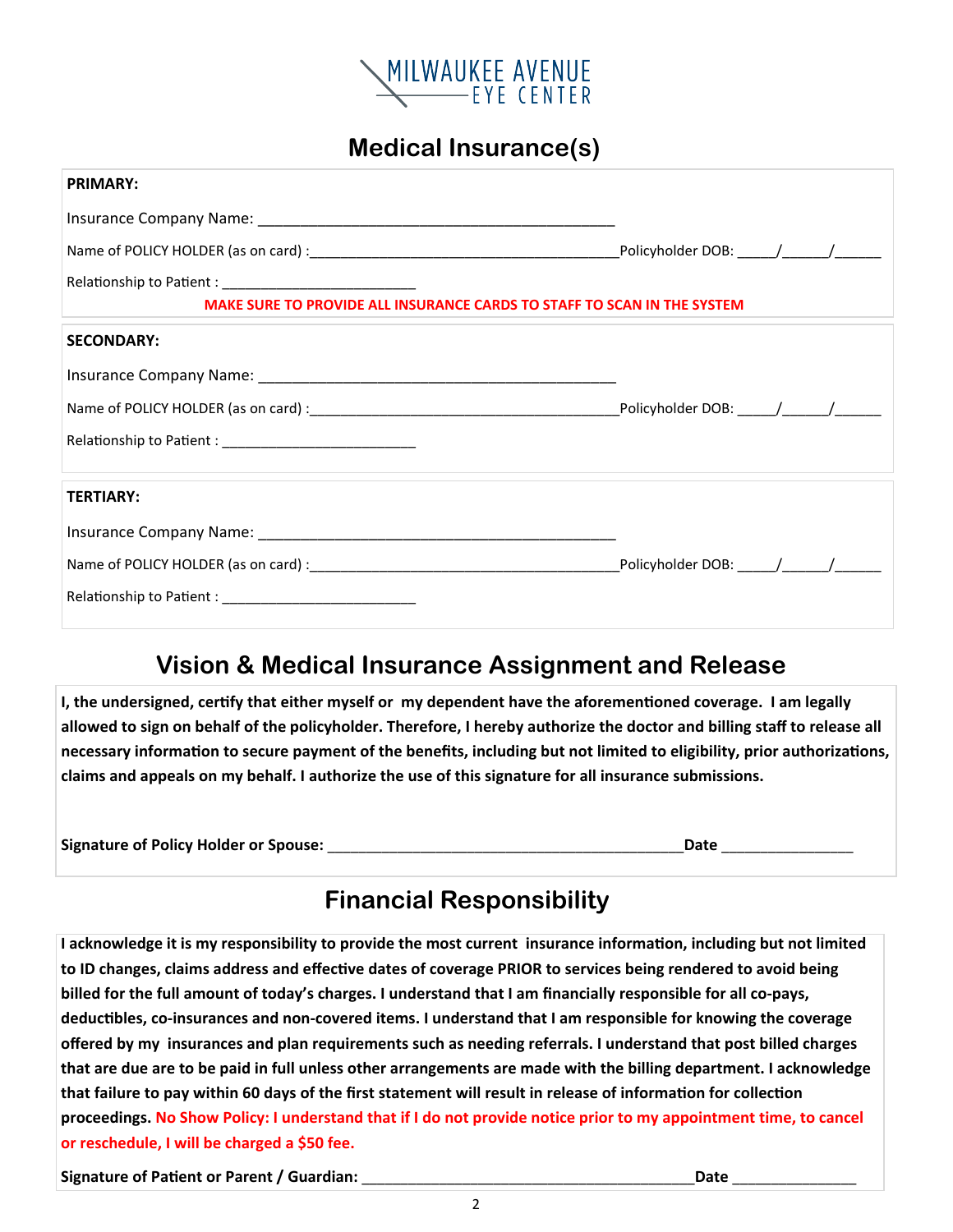

### **Eye Health History**

Please check all applicable

| <b>Blurred Vision - Distance</b> | □Yes    No                           | Flashes of Light            | l Yes<br> No             |
|----------------------------------|--------------------------------------|-----------------------------|--------------------------|
| <b>Blurred Vision - Near</b>     | $\blacksquare$ Yes $\blacksquare$ No | Floaters / Spots            | ∏ Yes<br>INo             |
| <b>Burning Eyes</b>              | <b>Nes</b><br>$\vert$ $\vert$ No     | Glaucoma                    | │ Yes<br>JΝο             |
| Cataracts                        | Yes ∟No                              | Lazy Eye                    | <b>Yes</b><br><b>INo</b> |
| <b>Diabetes</b>                  | ]Yes ∟No                             | <b>Retinal Detachment</b>   | <b>Yes</b><br>No         |
| Dry Eye(s)                       | <b>Nes</b><br> No                    | <b>Macular Degeneration</b> | Yes<br>No                |
| Discharge                        | <b>Yes</b><br>1No                    | Loss of Vision              | <b>Yes</b><br>INo        |

#### **Medical History**

Please CHECK all applicable

| Ankylosing Spondylitis     | Fibromyalgia        | Lupus                        | Rosacae     |
|----------------------------|---------------------|------------------------------|-------------|
| Arthritis                  | Headaches           | Multiple Sclerosis           | Seizures    |
| <b>Atrial Fibrillation</b> | <b>Heart Attack</b> | <b>□ Parkinson's Disease</b> | $\vert$ STD |
| <b>Diabetes</b>            | HIV / AIDS          | Prostate Disorders           | Other:      |
| Cancer:                    | Lung Disease        | Rheumatoid Arthritis         | Other:      |

## **Allergies**

# **Eye & General Surgeries**

| No Known Allergies | No surgeries |       |
|--------------------|--------------|-------|
|                    |              | Year: |
|                    |              | Year: |
|                    |              | Year: |
|                    |              | Year: |

## **Primary Doctor Information**

Primary Doctor (First & Last Name):